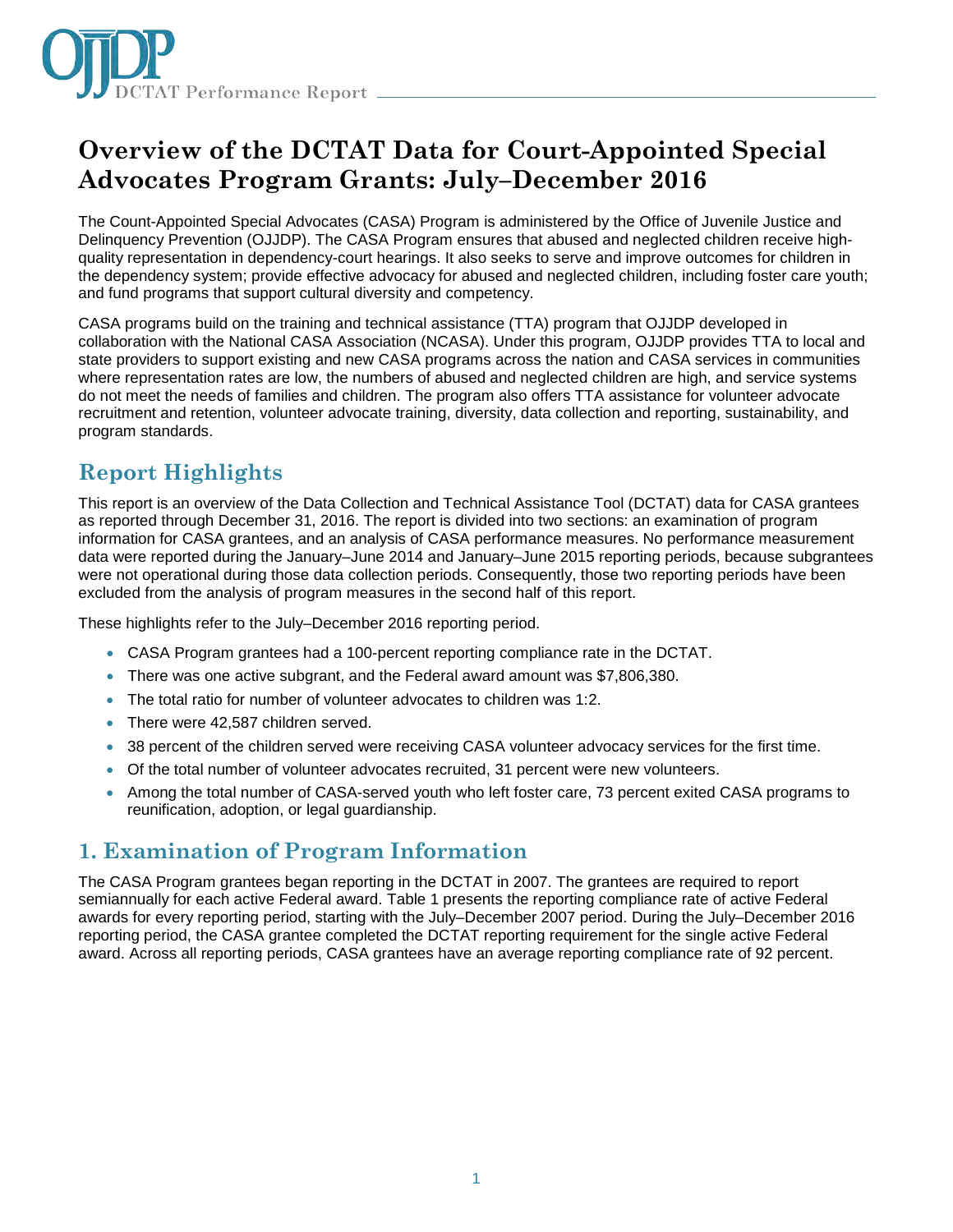|                              | <b>Status</b>      |                    |                 |                |                |
|------------------------------|--------------------|--------------------|-----------------|----------------|----------------|
| <b>Data Reporting Period</b> | <b>Not Started</b> | <b>In Progress</b> | <b>Complete</b> | <b>Total</b>   | <b>Percent</b> |
| July-December 2007           | 0                  | 0                  | 2               | $\overline{2}$ | 100            |
| January-June 2008            | 1                  | $\Omega$           |                 | 2              | 50             |
| July-December 2008           |                    |                    | 2               | 4              | 50             |
| January-June 2009            | 0                  | $\Omega$           | $\overline{2}$  | 2              | 100            |
| July-December 2009           | 0                  | 0                  | 4               | 4              | 100            |
| January-June 2010            | 0                  | 0                  | 2               | 2              | 100            |
| July-December 2010           | 0                  | 0                  | 4               | 4              | 100            |
| January-June 2011            | $\Omega$           | $\Omega$           | $\overline{2}$  | 2              | 100            |
| July-December 2011           | 0                  | 0                  | 3               | 3              | 100            |
| January-June 2012            | $\Omega$           | $\Omega$           | $\overline{2}$  | $\overline{2}$ | 100            |
| July-December 2012           | 0                  | 0                  |                 |                | 100            |
| January-June 2013            | $\Omega$           | 0                  |                 |                | 100            |
| July-December 2013           | 0                  | 0                  |                 |                | 100            |
| January-June 2014            | $\Omega$           | 0                  |                 |                | 100            |
| July-December 2014           | 0                  | 0                  |                 |                | 100            |
| January-June 2015            | $\Omega$           | $\Omega$           |                 |                | 100            |
| July-December 2015           | 0                  | 0                  |                 |                | 100            |
| January-June 2016            | $\Omega$           | $\Omega$           |                 |                | 100            |
| July-December 2016           | 0                  | 0                  |                 |                | 100            |
| <b>Total</b>                 | $\overline{2}$     |                    | 33              | 36             | 92             |

**Table 1. Status of CASA Program Reporting by Reporting Period: July 2007–December 2016** 

The number of operational subgrants has varied across all reporting periods (Figure 1). There were no operational subgrants during the January–June 2014 and January–June 2015 reporting periods; therefore, those two reporting periods will be excluded from the analysis of program measures in the second part of this report. During the July– December 2016 reporting period, there was one operational subgrant.



**Figure 1. Total Subgrants Versus Operational Subgrants by Reporting Period: July 2007–December 2016**

#### **Reporting Period**

Table 2 presents demographics of volunteers and children. The table's diversity matrix allows NCASA to show the number of advocates for children by race, ethnicity, or cultural group, as well as the ratio of volunteers to children. These data are collected from activities from the local CASA projects. During the July–December 2016 reporting period, the total ratio for number of volunteer advocates to number of children was 1:2.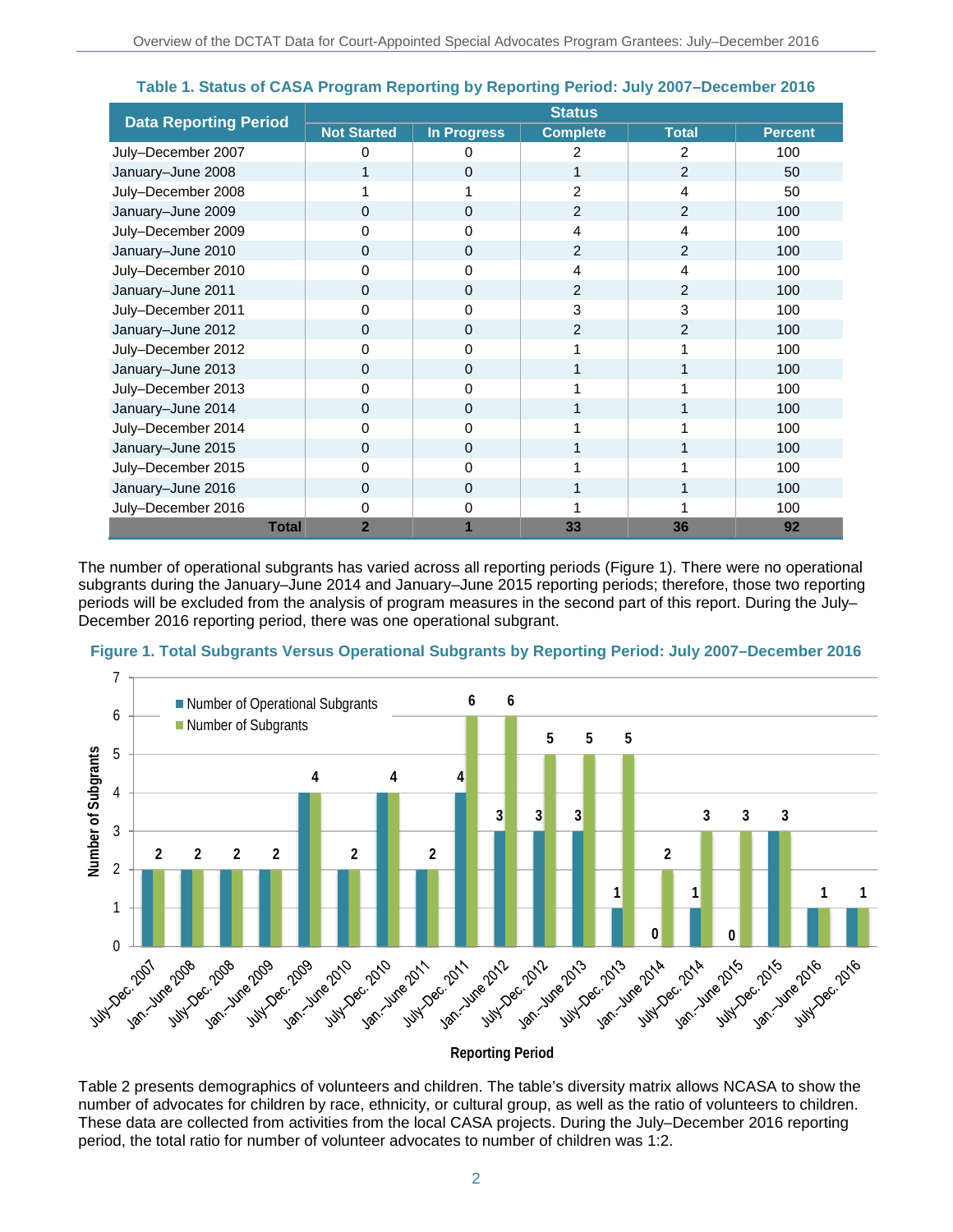| <b>Race/Ethnicity/Cultural</b><br><b>Group</b> | <b>Number of</b><br><b>Volunteer Advocates</b> | <b>Number of</b><br><b>Children</b> | <b>Ratio</b><br><b>Volunteers: Children</b> |
|------------------------------------------------|------------------------------------------------|-------------------------------------|---------------------------------------------|
| African American                               | 1,976                                          | 4,616                               | 1:2                                         |
| Asian/Pacific Islander                         | 299                                            | 352                                 | 1:1                                         |
| Caucasian/Non-Latino                           | 8,718                                          | 10,448                              | 1:1                                         |
| Do not know                                    | 304                                            | 1,773                               | 1:6                                         |
| Hispanic/Latino                                | 1,186                                          | 4,386                               | 1:4                                         |
| Multiracial                                    | 294                                            | 1.441                               | 1:5                                         |
| Native American                                | 378                                            | 649                                 | 1:2                                         |
| Other                                          | 0                                              | 0                                   | 0:0                                         |
| <b>Total</b>                                   | 13,155                                         | 23,665                              | 1:2                                         |

#### **Table 2. Diversity Matrix: July–December 2016**

Figure 2 shows the total Federal award amount across all reporting periods. The July–December 2010 reporting period had the largest Federal award amount, totaling \$73,646,222. During the July–December 2016 reporting period, the Federal award amount was \$7,806,380, an increase of 33 percent from the previous reporting period.



**Figure 2. Federal Award Amount by Reporting Period: July 2007–December 2016**

# **2. Analysis of Program Measures**

During this reporting period, a total of 42,587 children were served by the CASA grant program, and data were tracked for the number of new children who started receiving CASA volunteer advocacy services. As shown in Table 3, of the total number of children served, 38 percent ( $n = 15,985$ ) were receiving CASA volunteer advocacy services for the first time.

#### **Table 3. Total Number of Children Served: July–December 2016**

| <b>Performance Measure</b>                              | <b>Number</b> |
|---------------------------------------------------------|---------------|
| Total number of children who started receiving services | 15,985        |
| Total number of children served                         | 42,587        |
| Percentage of children who started receiving services   | 38%           |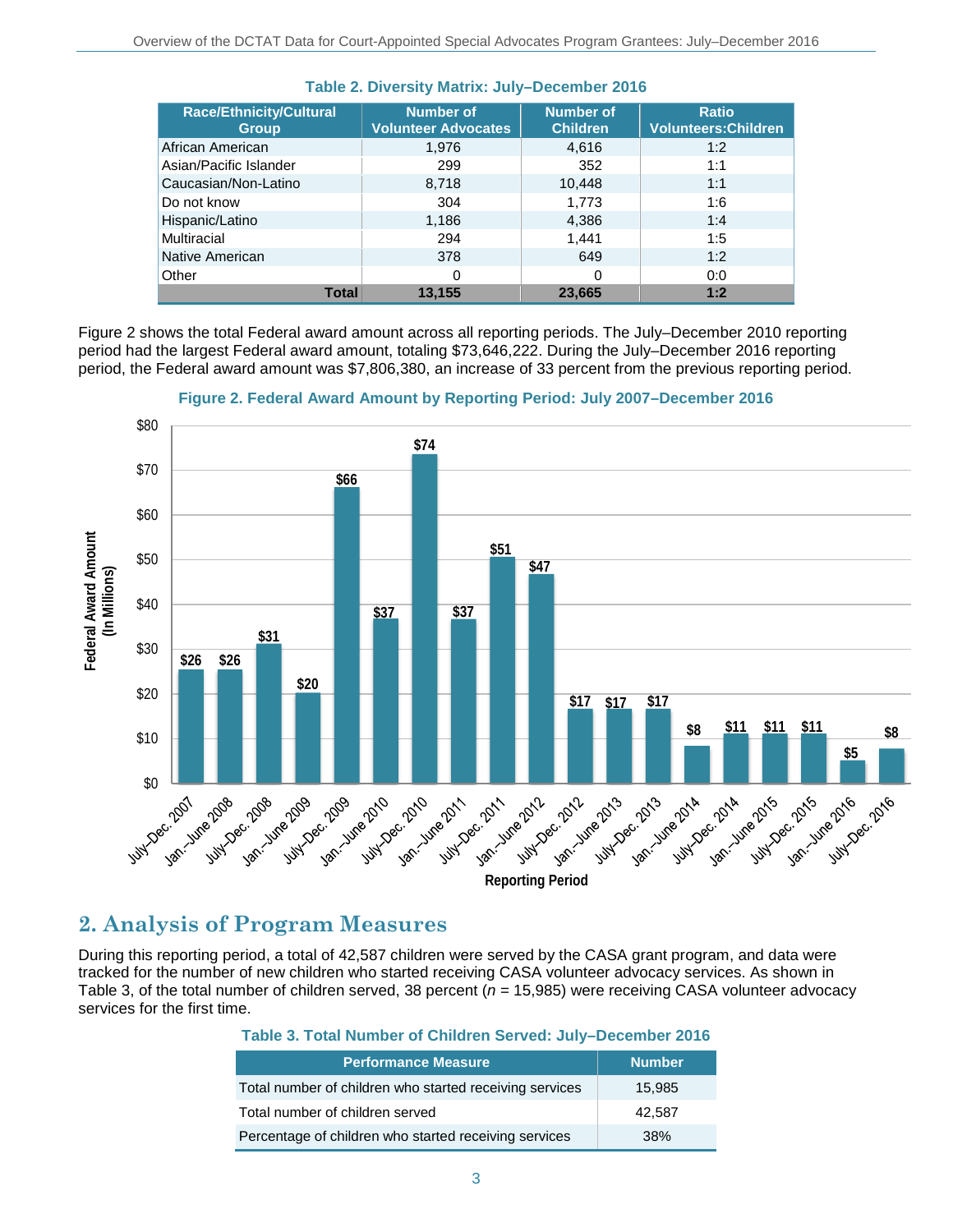Figure 3 presents data for the number of children served and the number of children who started receiving services per reporting period since July 2007. The total number of children served has decreased 6 percent since the previous reporting period (January–June 2016).



## **Figure 3. Number of Children Served by Reporting Period: July 2007–December 2016**

Among the total number of volunteer advocates recruited and available to serve during the current reporting period, 31 percent ( $n = 3,193$ ) were new volunteers (Table 4).

#### **Table 4. Total Number of New Volunteer Advocates: January–June 2016**

| <b>Performance Measure</b>                                                                 | <b>Number</b> |
|--------------------------------------------------------------------------------------------|---------------|
| Total number of new volunteer advocates available to serve children                        | 3.193         |
| Total number of volunteer advocates recruited and available to serve (new and<br>existing) | 10.168        |
| Percentage of new volunteer advocates                                                      | $.31\%$       |

Figure 4 presents data for the number of new and existing volunteer advocates since July 2007. Since the previous reporting period (January–June 2016), the total number of new and existing volunteer advocates has decreased 42 percent. The largest number of volunteer advocates (new and existing) served during the January–June 2008 reporting period.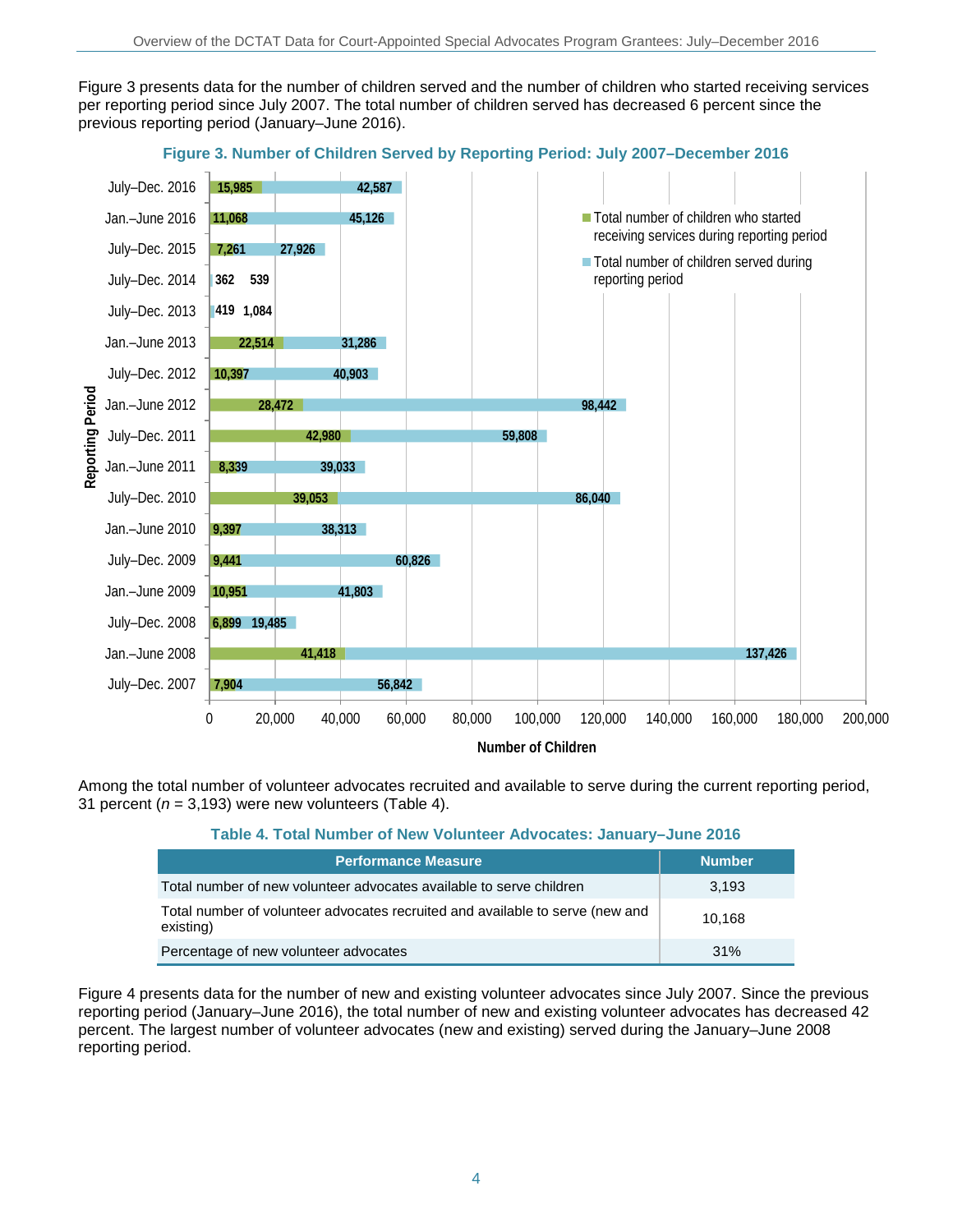

### **Figure 4. Number of New and Existing Volunteer Advocates by Reporting Period: July 2007–December 2016**

Figure 5 shows that the percentage of new volunteer advocates has varied across all reporting periods. The average percentage of new volunteer advocates from July 2007 to December 2016 is 16 percent.

**Figure 5. Percentage of New Volunteer Advocates by Reporting Period: July 2007–December 2016**



5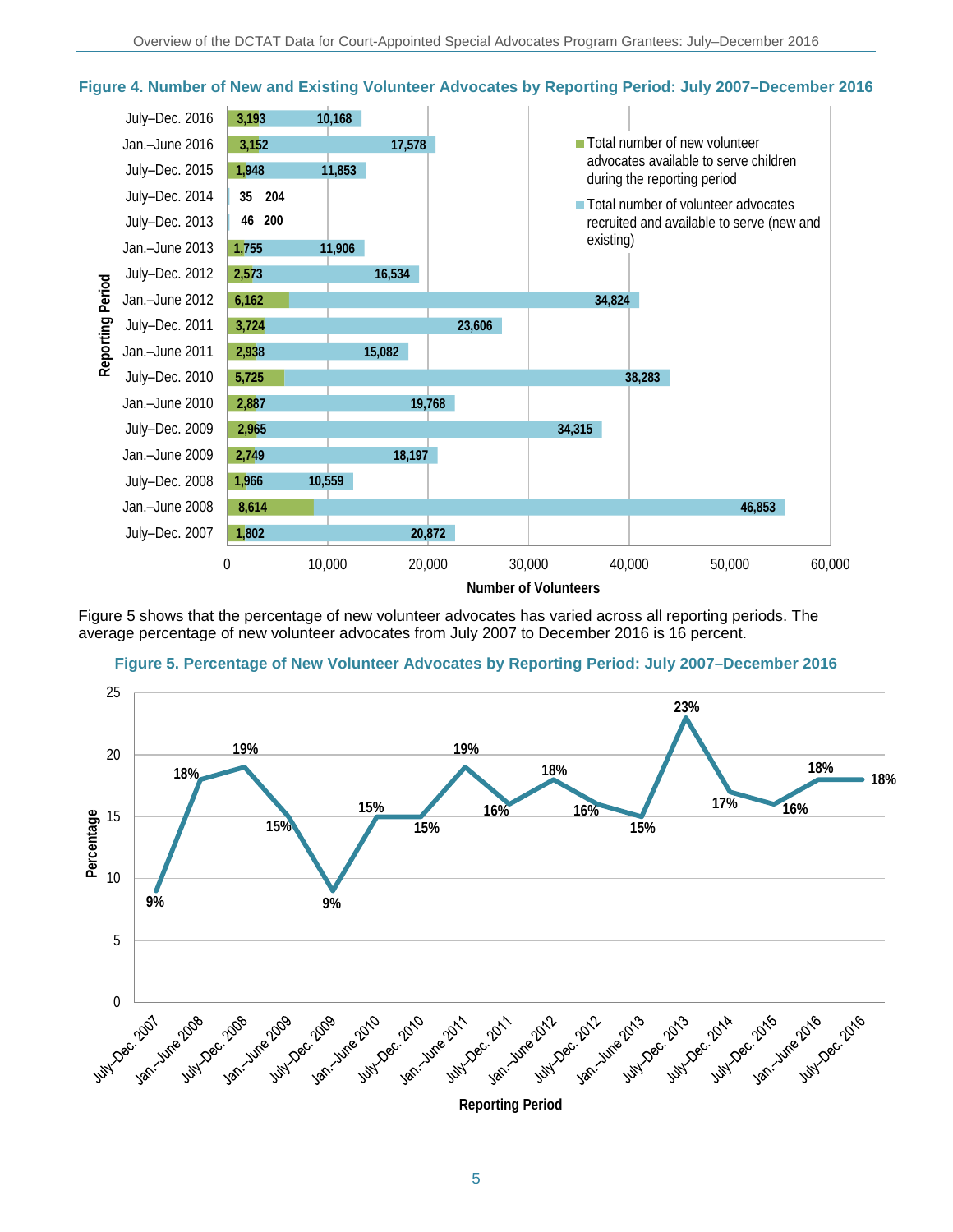Table 5 presents data for the total number of local CASA programs active during the reporting period. Of the total number of active local programs (*n* = 938), 1 percent (*n* = 7) were new local CASA programs.

|  |  |  |  | Table 5. Number of Active and New CASA Programs: July-December 2016 |
|--|--|--|--|---------------------------------------------------------------------|
|--|--|--|--|---------------------------------------------------------------------|

| <b>Performance Measure</b>                             | <b>Number</b> |
|--------------------------------------------------------|---------------|
| Total number of local CASA programs active             | 938           |
| Total number of new local CASA programs active         |               |
| Percentage of new local CASA programs that were active | 1%            |

Figure 6 shows the total number of local CASA programs active during each reporting period. During the current reporting period, there were 938 local CASA programs active. The largest numbers of active local CASA programs were reported during the July–December 2008 and January–June 2009 reporting periods (Figure 6).

**Figure 6. Number of Active Local CASA Programs by Reporting Period: January 2008–December 2016**



Figure 7 shows the total number of new local CASA programs active during each reporting period. Seven new local CASA programs were reported during the current reporting period (July–December 2016).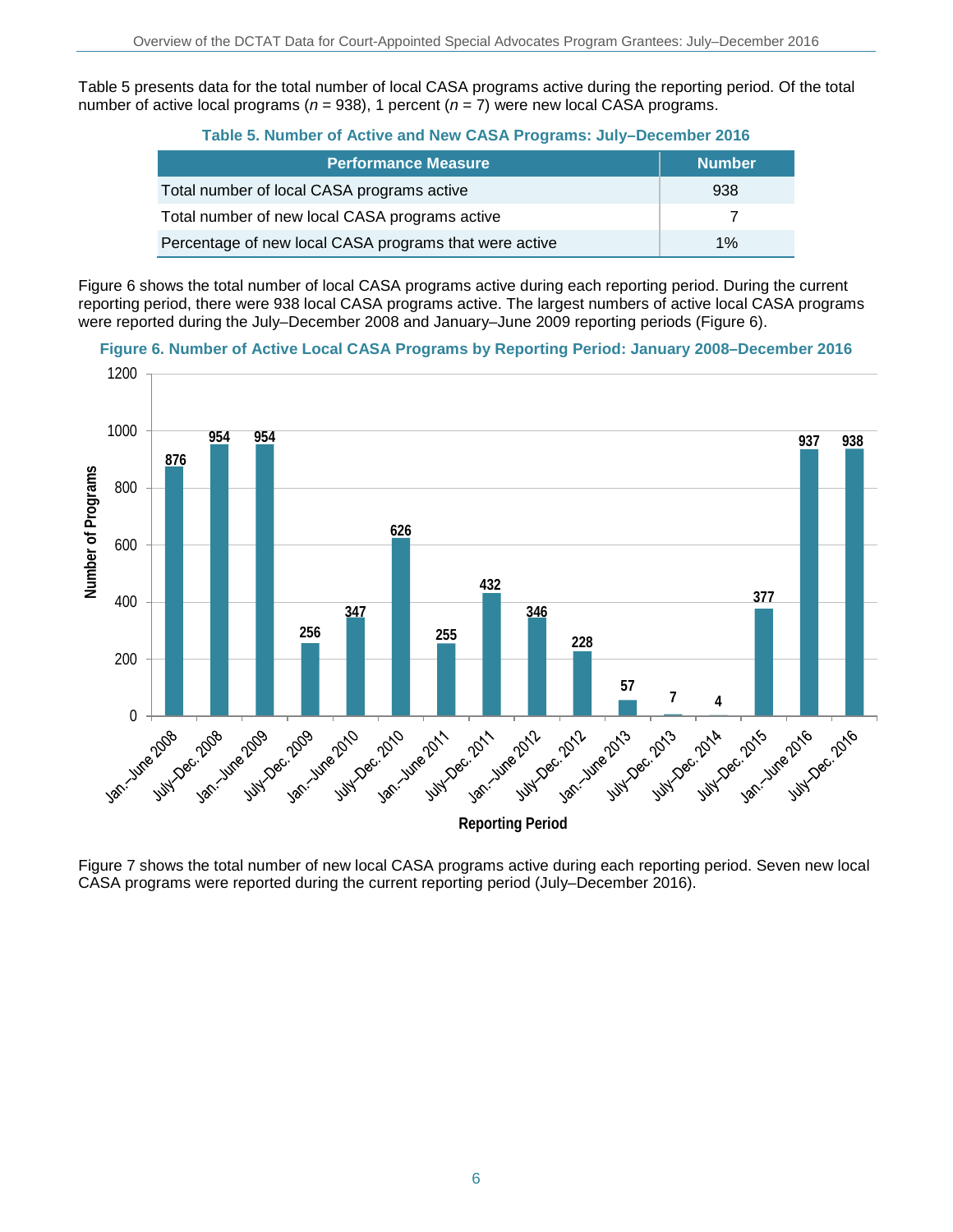

**Figure 7. Number of Active New Local CASA Programs by Reporting Period: July 2007–December 2016**

Data on child abuse or neglect were tracked over the short and long term for youth served in the program. As shown in Table 6, 42,587 youth were served during the current reporting period. All of those youth had a current report of substantiated child abuse or neglect.

### **Table 6. Short-Term Performance Data on Substantiated Child Abuse or Neglect: July–December 2016**

| <b>Performance Measure</b>                                                                    | <b>Number</b><br>of Youth |
|-----------------------------------------------------------------------------------------------|---------------------------|
| Number of youth served                                                                        | 42,587                    |
| Number of those youth served with a current report of substantiated child abuse<br>or neglect | 42.587                    |
| Percentage of youth with a current report of substantiated child abuse or neglect             | 100%                      |

Table 7 shows the number of youth tracked for child abuse or neglect over the long term. Of the 8,955 youth who ended services 6 to 12 months before the current reporting period, 4 percent had substantiated reports of child abuse or neglect  $(n = 323)$ .

### **Table 7. Long-Term Performance Data on Substantiated Child Abuse or Neglect: July–December 2016**

| <b>Performance Measure</b>                                                                                                                    | <b>Number</b><br>of Youth |
|-----------------------------------------------------------------------------------------------------------------------------------------------|---------------------------|
| Number of youth who ended services 6 to 12 months previous to the<br>reporting period                                                         | 8.955                     |
| Number of those youth who ended services 6 to 12 months previous to<br>the reporting period with substantiated child abuse or neglect reports | 323                       |
| Percentage of youth with substantiated child abuse or neglect reports                                                                         | 4%                        |

As shown in Table 8, among the total number of CASA youth who left foster care during the current reporting period, 73 percent (*n* = 7,303) exited CASA programs to reunification, adoption, or legal guardianship.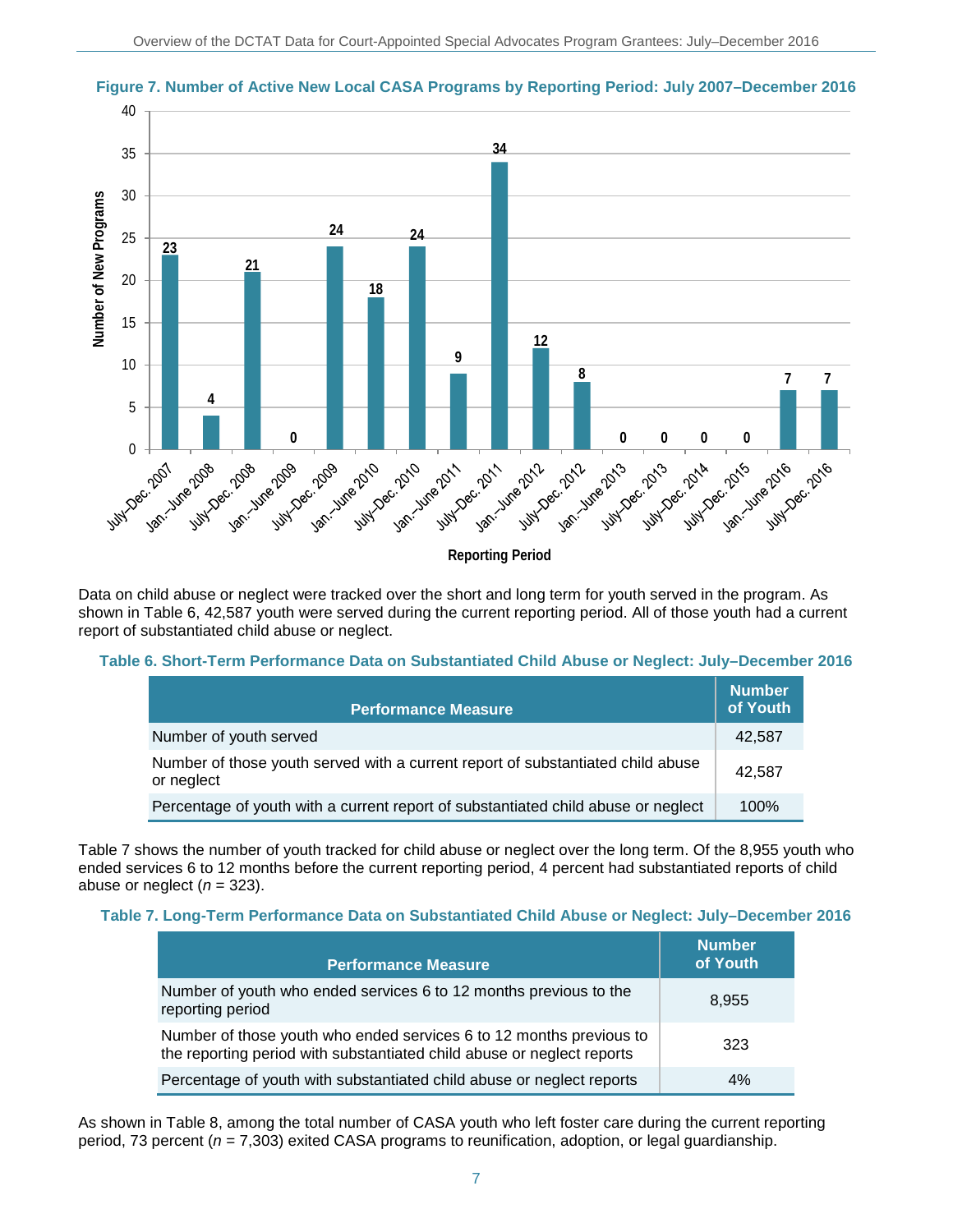#### **Table 8. Number of Children Who Exited CASA Programs to Reunification, Adoption, or Legal Guardianship: July–December 2016**

| <b>Performance Measure</b>                                                                                                                                        | <b>Number</b><br>of Youth |
|-------------------------------------------------------------------------------------------------------------------------------------------------------------------|---------------------------|
| Number of CASA youth, at the time of their most recent entry into foster<br>care, who left foster care                                                            | 10.041                    |
| Number of those CASA youth, at the time of their most recent entry into<br>foster care, who left foster care to reunification, adoption, or legal<br>guardianship | 7,303                     |
| Percentage of CASA youth who left foster care to reunification,<br>adoption, or legal guardianship                                                                | 73%                       |

Over the last three reporting periods, the number of children exiting CASA programs to reunification, adoption, or legal guardianship has been increasing. The most children exited foster care to reunification, adoption, or legal guardianship during the July–December 2010 reporting period (Figure 8).

### **Figure 8. Number of Children Who Exited CASA Programs to Reunification, Adoption, or Legal Guardianship, by Reporting Period: July 2007–December 2016**



The percentage of children exiting CASA programs to reunification, adoption, or legal guardianship has varied across reporting periods. Overall, the average percentage of children exiting CASA programs for reunification, adoption, or legal guardianship is 73 percent (Figure 9).